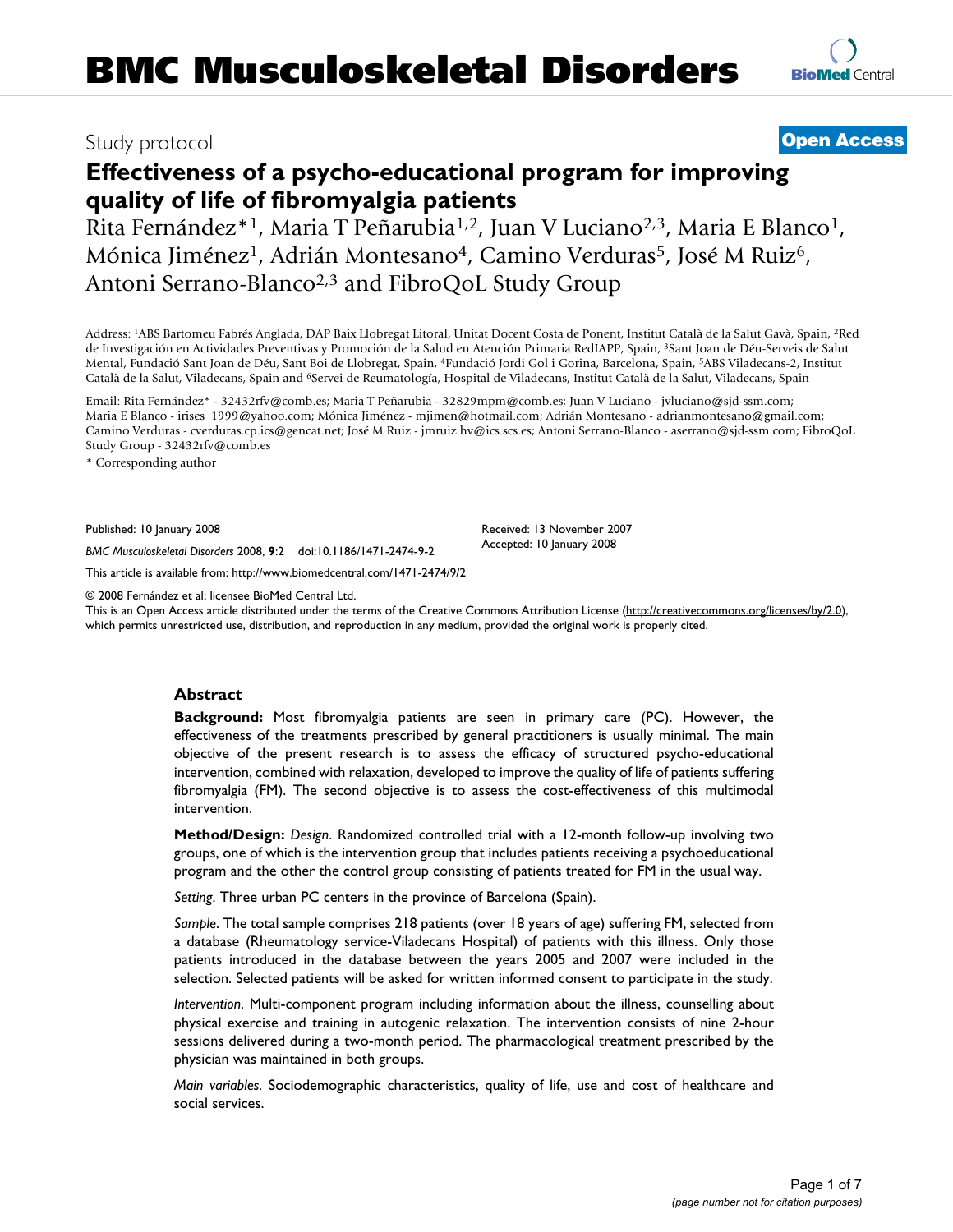*Measures*. Quality of life is to be measured with the FIQ and the EuroQol-5D, and the use of healthcare services with an adapted version of the Client Service Receipt Inventory (CSRI). These variables will be measured before the beginning of the program (baseline) and 1, 2, 6 and 12 months later.

**Discussion:** This research project is an attempt to demonstrate that a psycho-educational program implemented in the context of PC can produce a significant increase in the quality of life for patients with FM, as well as a decrease in the use of healthcare and social services, compared with usual care.

**Trial registration:** NCT00550966

## **Background**

Fibromyalgia (FM) is a chronic illness of unknown origin that provokes intense widespread pain and fatigue and affects people in the biological, psychological and social dimensions [1-3]. The diagnosis of FM is mainly clinical and the practitioner takes into account patient history, physical examination and laboratory evaluations. The American College of Rheumatology (ACR) established two major diagnostic criteria in 1990 [4]: first, a history of widespread pain for at least three months, and second, patient reporting of tenderness in at least 11 of 18 defined tender points when digitally palpated with about 4 Kg per unit area of force. The absence of reliable diagnostic tools has generated the need for employing subjective scales to assess the pain and fatigue of these patients [2].

The prevalence of FM in the general population is about 2–4%, and it is nine times more frequent in women than men [1,3]. In PC consultations the prevalence is about 5–7% [5]. Given its high prevalence and morbidity, patients suffering FM present an elevated frequency of use index for healthcare resources.

Although the aetiology of FM is still unknown, it is probably multifactorial [6-9], which is why multidisciplinary and biopsychosocial approaches usually obtain better outcomes than symptomatic treatment alone [10-13]. The main goal of most treatments is to reduce muscular dysfunction and functional impotence caused by pain. Among pharmacological treatments, only a minority has demonstrated significant efficacy. As far as we know, there is evidence of the efficacy of amitriptyline and cyclobenzaprine, whereas studies focused on the efficacy of tramadol and selective serotonin re-uptake inhibitors have yielded only modest evidence [14].

Non-extenuating physical exercise and some relaxation therapies can also increase pain tolerance, producing a global improvement in the quality of life of fibromyalgia patients [15,16]. Gowans et al [16] assessed physical functioning and mood state 6 and 12 months after the beginning of a supervised aerobic physical exercise program. These authors observed an improvement in participants' health when the program finished and 6 months later. Taggart et al [17] reported a satisfactory and significant increase in the quality of life of fibromyalgic patients after a 6-week relaxation program.

Another key component in current treatment of FM is the education of patients concerning their illness [18-20]. The main objective of educational programs is to increase skills in coping and healthy behaviour on the part of patients suffering FM. Scientific evidence has demonstrated that intensive education programs (between 6 and 17 sessions) improve pain symptoms, fatigue, insomnia and quality of life. These improvements continue 3 and 12 months later [14]. Furthermore, educational programs increase patient autonomy, reducing at the same time the consumption of medicines and use of healthcare services. The total cost of the continuous use of healthcare services by FM patients has not been estimated in Spain, but data from the USA reveal an annual cost of \$2,274 per patient.

To date, it has not been demonstrated in Spain whether a multimodal program, combining autogenic relaxation and active healthcare education, produces a significant improvement in the quality of life of patients with FM. In addition, we do not know whether a multimodal program is more cost-effective than the treatment usually provided to these patients.

With this background, then, the main objective of the present research project will be to determine whether a multi-component psycho-educational program for treating FM leads to better quality of life (measured with the FIQ and the EuroQol-5D) at 1, 2, 6 and 12 months, than the usual care provided in Catalan Primary Health Care. The specific aims are to assess the degree of pain perceived by fibromyalgia patients attending the multimodal program, as well as the total direct costs (medication consumption and visits to public or private healthcare professionals) and indirect (work days lost), and costeffectiveness associated with this psychoeducational intervention, compared to usual care.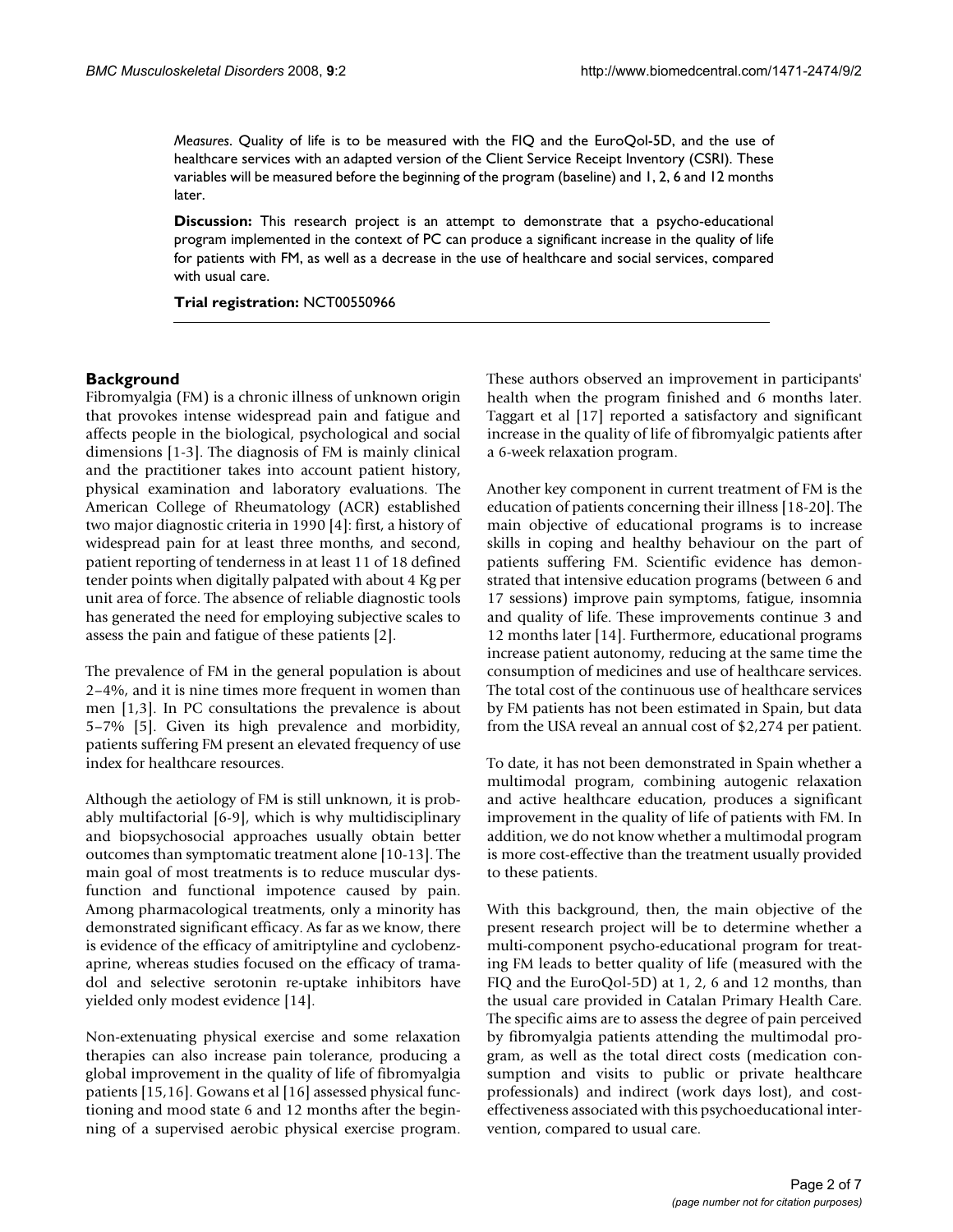## **Methods/Design**

#### *Design*

Controlled trial with a random allocation of participants in two alternative branches:

1. Implementation of a multimodal psycho-educational program to improve quality of life in FM (intervention group).

2. Usual care of FM (control group).

Evaluation of treatment outcomes will be carried out at the patient level, with individual evaluation at baseline and 1, 2, 6, and 12 months after the beginning of the intervention.

## *Setting and study sample*

Three primary health care centres (Viladecans-2, Gavà-1 and Gavà-2) in the province of Barcelona (Catalonia, Spain) voluntarily participated for the study. The sample pool (n = 530) comprises only those patients included in a FM database of the Viladecans Hospital for the years 2005 and 2006. In the event of a lack of participants, the plan is to recruit patients with FM included in the database during the year 2007.

Patients considered for inclusion will be those aged 18–75 years-old, contactable by telephone, who meet the diagnostic criteria of FM established by the ACR. The following patients will be excluded: those with a diagnosis not based on the ACR criteria, those with cognitive impairment or suffering from physical, mental/psychiatric limitations or a severe concurrent rheumatologic illness that impedes participation in the study evaluations, those who are not expected to live at least 12 months and those without schooling.

To calculate the sample size it was taken into account that we need to obtain a difference of at least 5 points in the FIQ between those that respond and those who are resistant to the intervention. The criterion of 5 points is based on two previous studies conducted with Spanish fibromyalgia patients [21,22]. A total of 109 patients per condition is needed to conduct the study, assuming an alpha risk of 0.05 and a beta risk of < 0.20 in a bilateral contrast, a standard error of 12.1 reported in a previous study [21], and a 15% dropout rate.

## *Data collection and ethical aspects*

First, patients that meet the inclusion criteria will be phoned by a research assistant who is a psychologist. Second, the research assistant will make an appointment with those patients that agree to participate in the study. Third, written consent will be obtained before the beginning of the study. Participants will be provided with a general overview of the aims and activities of the study. They will be also informed that they may choose to drop out at any time with the guarantee that they will continue to receive the treatment considered most appropriate by their physician. Patients in the control group will receive the treatment considered most appropriate by their physician.

Results will be monitored and most of data collected by means of standard questionnaires conducted in face-toface interview by the research assistant, who has been trained in the administration of the instruments. The research assistant does not know which study group the patients being interviewed belong to ("blind"). Follow-up assessments shall take place at 1, 2, 6 and 12 months after the inclusion of the patient (see Table 1).

## *Variables and instruments of measurement*

The study protocol was approved by the research ethics committee of the Foundation Jordi Gol i Gorina (Barcelona) and consists of the following materials:

1. *Sociodemographic characteristics*: Gender, birth date, address, marital status, education level, work status.

2. *History of the illness*: age of onset, date of the first diagnosis, pharmacological treatments (oral antidepressants, benzodiazepines-hypnotics, muscular relaxants and nonsteroid analgesic and anti-inflammatory medications)

#### **Table 1: Follow-up assessments.**

## **Month 1**

## **Month 2**

• FIQ

• Sociodemographic variables: 1 question (current work situation)

• Pharmacological and non-pharmacological treatment received during the last month

## **Month 6**

• Sociodemographic variables: 1 question (current work situation)

• Pharmacological and non-pharmacological treatment received during the last four months

• CSRI-adapted version: use of healthcare and social services during the first six months (0–6 months)

## • EuroQoL-5D

- **Month 12** • FIQ
- Sociodemographic variables: 1 question (current work situation)
- Pharmacological and non-pharmacological treatment received during the last six months
- CSRI-adapted version: use of healthcare and social services during the first six months (6–12 months)
- EuroQoL-5D

<sup>•</sup> FIQ

<sup>•</sup> Sociodemographic variables: 1 question (current work situation)

<sup>•</sup> Pharmacological and non-pharmacological treatment received during the last month

<sup>•</sup> FIQ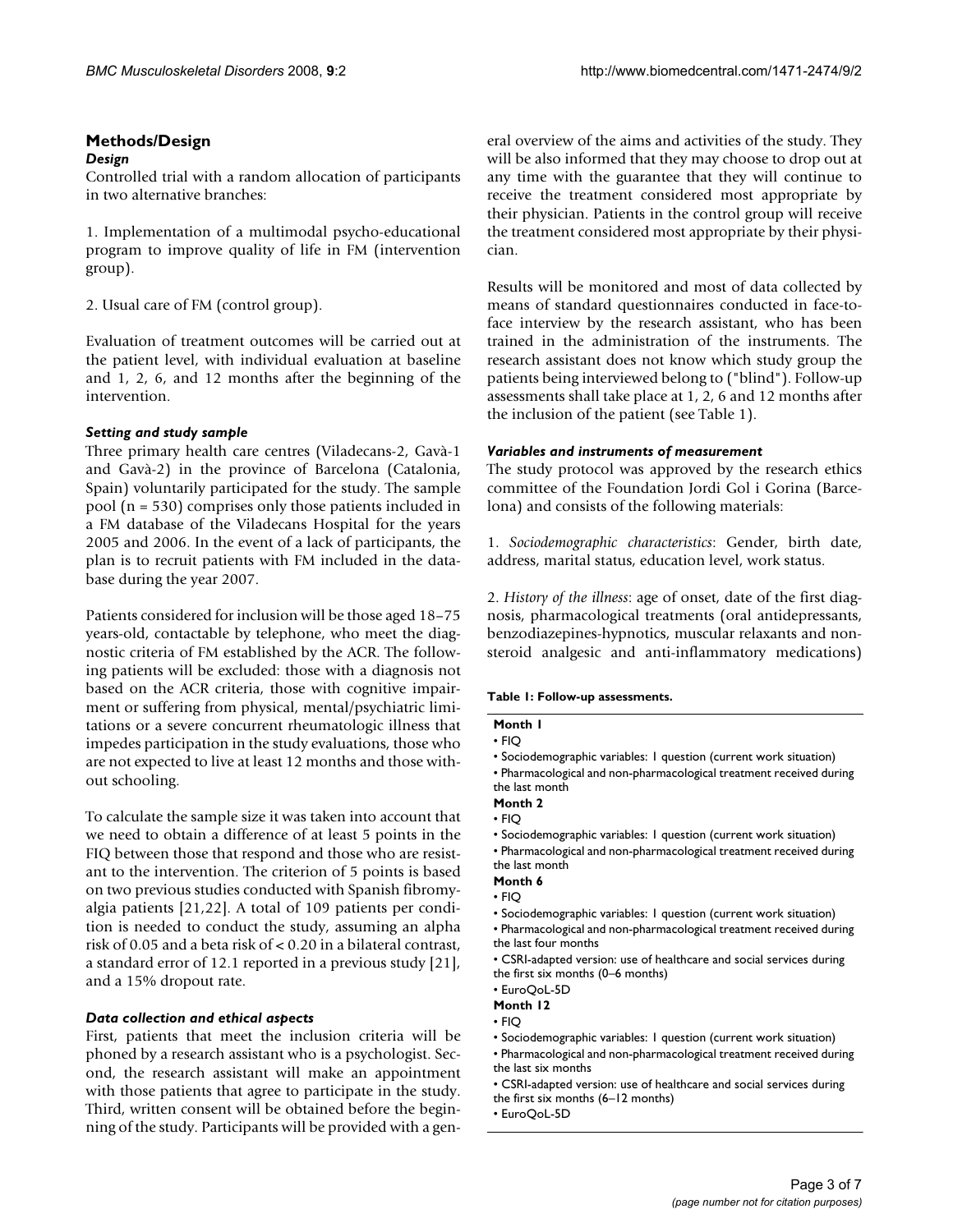and non-pharmacological treatments (physical exercise, relaxation techniques, cognitive-behavioural therapy) received during the previous 6 months.

3. *Questionnaire on chronic medical condition*.

4. *Fibromyalgia Impact Questionnaire (FIQ-Spanish version)* [23]: Instrument that measures physical function, work, and well-being, and contains visual analogue scales (VAS) for pain, sleep, fatigue, stiffness, anxiety and depression. A total score may be obtained after normalization of some items (between 0–10) and adding them to the VAS. Total scores range between 0–80 (without job items), with a higher score indicating a negative impact.

5. *EuroQoL-5D questionnaire (EQ-5D – Spanish version)* [22]: Generic instrument of health-related quality of life. It has two parts: Part 1 records self-reported problems in each of five domains: mobility, self-care, usual activities, pain/discomfort and anxiety/depression. Each domain is divided into three levels of severity corresponding to no problems, some problems, and extreme problems. Part 2 records the subject's self-assessed health on a Visual Analogue Scale (VAS); it is a vertical 10 cm line on which the best and worst imaginable health states score 100 and 0, respectively.

6. *Client Service Receipt Inventory – adapted (CSRI – Spanish version*) [24]: questionnaire for collecting information about use of healthcare and social care services, other economic impacts (such as time off work due to illness) and socio-demographic information. The variant used in this study was designed to collect retrospective data on service utilisation during the first and last six months after the beginning of the treatment.

## *Intervention program*

Participants from the intervention group will undergo a multi-component psycho-educational program that deals with FM based on available scientific evidence. It includes measures and instruments that can be employed within the Catalan Primary Health Care, whereas the participants from the control group will receive only the treatment prescribed by their physician.

The intervention program consists of nine 2-hour sessions delivered during a two month period. Participants will be allocated in groups with a maximum of 18 subjects per group. All sessions will take place at the PC centres Gava-2 or Viladecans-2. The contents of each session are displayed in Table 2.

In order to avoid conversations concerning the psychoeducational program among patients from different groups, we will remind the participants from the interven**Table 2: Summary of the intervention program.**

| Session 1: General information. Expectations of the patients. History<br>of the illness. Principal and secondary symptoms in FM. Physiological<br>mechanisms involved in the genesis of pain.              |
|------------------------------------------------------------------------------------------------------------------------------------------------------------------------------------------------------------|
| <b>Session 2: Relaxation training-I</b>                                                                                                                                                                    |
| Session 3: Diagnosis. Pharmacological and non-pharmacological<br>treatments. Prognosis. Current model of health care in Catalonia.<br>Units specialized in the treatment of FM.                            |
| <b>Session 4: Relaxation training-II</b>                                                                                                                                                                   |
| <b>Session 5:</b> Strategies to increase self-esteem and regulate emotions.<br>Pain experience and recurrent invalidation. Social support (family and<br>friends).                                         |
| <b>Session 6: Relaxation training-III</b>                                                                                                                                                                  |
| <b>Session 7: Holistic medicine</b>                                                                                                                                                                        |
| <b>Session 8: Relaxation training-IV</b>                                                                                                                                                                   |
| <b>Session 9:</b> Benefits of physical exercise in FM. Qualitative assessment<br>of the intervention program. Resolving doubts. Discussion concerning<br>the strengths and weaknesses of the intervention. |

tion of the condition that they are not allowed to talk about the program with those persons that are not attending their group. Before baseline assessment, an explanatory note addressing this important issue will be delivered to the patients participating in the program.

## *Forecast execution dates*

Initial recruitment of patients: September 2007

Deadline for recruitment of patients: November 2008

Deadline for period of patient monitoring: December 2009

Publication of results: 2010

## *Statistical analyses*

Data collected will be analysed using SAS statistical analysis software (SAS Institute Inc. 1999. v8.0, 4th ed) and employing both quantitative and qualitative techniques.

First, the intervention and control groups will be compared in order to verify that there are no significant differences between them in socio-demographic terms, clinical baseline data, etc. We shall use mean and standard deviation (SD) in continuous variables and percentages in categorical variables. For comparisons we shall use the Student-T test for continuous variables and the Chi-square test for categorical variables. Non-parametric tests may also be used.

Given that we have one between-groups factor with two levels (2 Groups: Intervention and Control) and one within-subjects factor with five levels (Baseline and 4 follow-up assessments: 0, 1, 2, 6, and 12), a  $2 \times 5$  mixed factorial ANOVA will be performed to study the effect of the psycho-educational program on the quality of life. Then,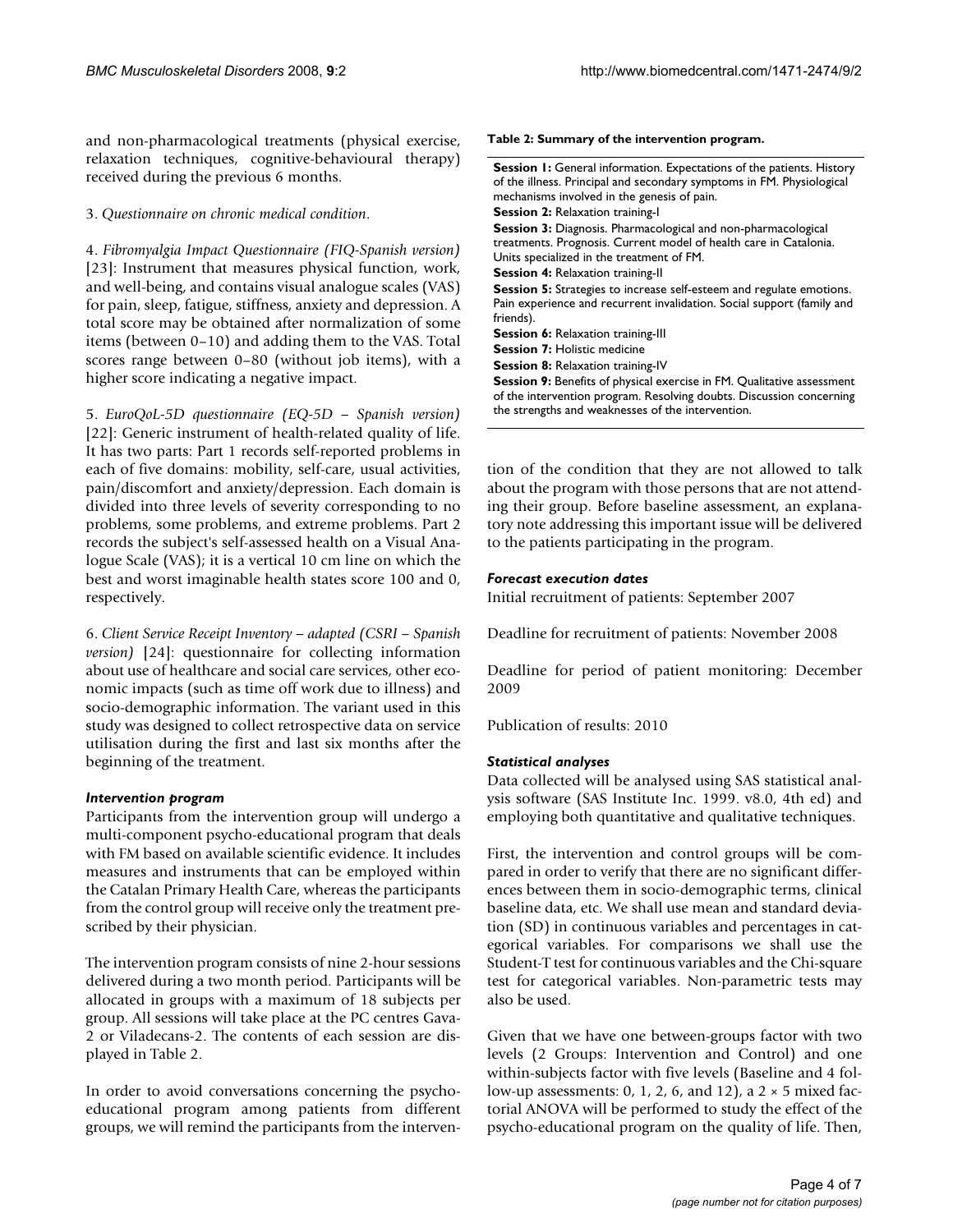between-subjects planned comparisons may also be used (post-hoc comparisons with independent samples T-test). If we observe differences between groups in quality of life prior to treatment, one-way analyses of covariance will be carried out using baseline scores as a covariate). In addition, we shall carry out a logistic regression analysis taking the groups as dependent variable (the target variable is a categorical variable with two categories: Intervention and Control) and the collected measures as independent variables. This analysis will let us to know the association between the intervention and the cost of the healthcare resources, controlling for the rest of variables.

## *Cost-utility analyses*

Societal cost perspective will be used for the calculation of costs. *Direct costs* are going to be calculated by adding the costs derived from any medication and use of healthrelated services (general practitioner sessions, specialized medical sessions, emergency room sessions, and hospital in-patient stay). The cost of medications will be calculated by determining the price per milligram during the study, according to the International Vademecum (Red Book) 2007–2009, including value-added tax. Total costs of pharmacological treatment will be calculated by multiplying the price per milligram by the daily dose in milligrams and the number of days receiving such treatment. Costs derived from the use of health-related services will be calculated considering the SOIKOS unit costs database (25). *Indirect costs* will be calculated considering the days under sick leave and multiplying them by the minimum daily wage in Spain for 2007–2009. Finally, *total costs* are going to be calculated by adding direct and indirect costs.

In Spain, the National Healthcare Service (NHS) is financed by the general taxes levied by the state. In the municipalities where the study is carried out, it is administered by the autonomous government of Catalonia. Medical visits and hospital admissions are fully covered by the NHS. Medications prescribed are fully covered for retired persons, and partially for those still employed. Sick leave requires a physician's authorization, and patients unable to work continue receiving most of their salary.

When performing cost-utility analyses, two or more therapeutical options are compared in order to determine which one is the best for maximizing the benefits in light of the available resources [25,26]. This is achieved by calculating the relationship between the costs of a given intervention (e.g. A) and its consequences, expressed in QALYs, compared with another (e.g. B). This relative value is called incremental cost-utility ratio (ICUR), and it expresses the relationship between the costs and effects of one intervention compared with another.

As the duration of the study is only 12 months, neither costs nor outcomes are subject to discounting [26]. Treatment costs during 12 months follow-up will be modelled by a multivariate gamma regression with a log link. Gamma modelling has been suggested as a suitable choice for analysing cost data, taking into account the skewing of the distribution of the cost data [27,28]. QALYs gained in the first and last six months after the beginning of the program will be approximated by measuring the area under the curve (Figure 1).

In the Figure 1,  $d_{0-6}$  is the incremental treatment effect on change in EQ-5D utility score for the first 6 months and  $d_{6-12}$ the incremental treatment effect on change in EQ-5D utility score for the last 6 months. These incremental treatment effects will be estimated using multivariate ordinary least squares regressions, adjusting for baseline differences among treatment groups. The covariates included in the models will be: age, gender, years of education, employment and marital status, baseline FIQ and EQ-5D utility scores, and type of medication prescribed. To address uncertainty in the ICUR sampling distribution, non-parametric bootstrapping with five thousand replications will be carried out for each treatment comparison [29].

## **Discussion**

FM is a chronic illness that seriously alters the well-being of patients [1-3,30]. One of the main expected contributions of the present project is that we will have the opportunity to assess not only whether a multimodal psychoeducational program is feasible in primary health care, but also whether it is more cost-effective than the usual care provided for FM in this context.

Although FM has an irregular course that causes oscillations in the patients' quality of life, the random assignment of the participants to the conditions will minimize the differences not produced by the intervention. Baseline comparisons between groups will permit detection of possible pre-treatment differences.



#### Figure 1

Formulas for calculating the QALYs gained in the first and last six months after the beginning of the program.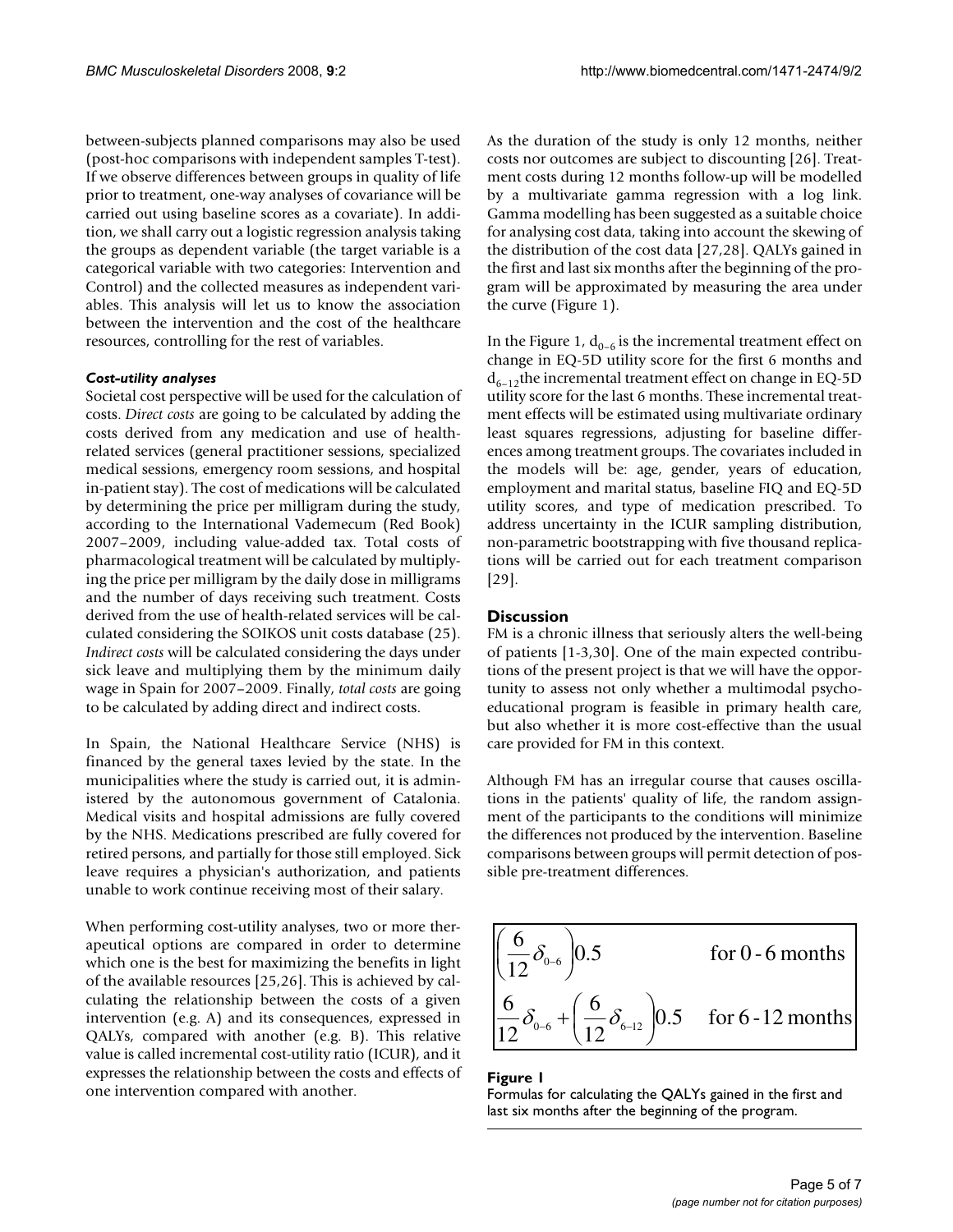In our opinion, the application of the program in PC entails a low outlay because nursing personnel may be trained to develop the program, as in other recent educational programs developed for a number of chronic illnesses [31,32].

#### **Competing interests**

The author(s) declare that they have no competing interests.

#### **Authors' contributions**

RF is the principal investigator and developed the original idea for the research. The study design was made by RF, MTP, ASB, EB, MJ, CV and JMR. These authors, with the help of JVL and AM, designed and planned the intervention that is going to be evaluated. ASB and JVL developed the statistical methods. All authors have corrected draft versions and approved the final version of the manuscript.

#### **Acknowledgements**

The research project and AM's predoctoral contract are funded by a grant from the "Agència d'Avaluació de Tecnologia i Recerca Mèdiques" (AATRM 077/25/06). JVL is grateful to the "Ministerio de Sanidad y Consumo, Instituto de Salud Carlos III" (Red RD06/0018/0017) for a postdoctoral contract. We would like to acknowledge the FibroQol group the helpful assistance on data collection (Primary Health Centre Gavà 1: Francisco J. Gómez, José L. Caballé, Amelia Prieto, Elena Carrera, Eva Alonso, Laura Pérez, Nuria Gutiérrez, Rosa M. Aranzana, Montserrat Espuga, Jugo Jiménez, Elena Fina. Primary Health Centre Gavà 2: Mariona Soler, Emilia Caramés, Estíbaliz Redondo, Inma García, Ángel Espín, Carmen Almirall, Josep Verdú, Lola Ruiz, Margarita García, Marta Sanavia. Primary Health Centre Viladecans 2: María C. García, Alicia Valer, Noelia Esplugas, María D. González, Estefanía San Juan, Adela Viniegra, Caterina Calvet, Cristina Montblanc, Rosa Vilafáfila, Pere Simonet, Luis López, Rosa Ramírez, Aige, Ángela Muñoz, Carmen Bentue, Carmen Vallduriola, de los Heros, Delgado).

#### **References**

- Collado A, Alijotas J, Benito P, Alegre C, Romera M, Sanudo I, Martin R, Peri JM, Cots JM: **[Consensus report on the diagnosis and](http://www.ncbi.nlm.nih.gov/entrez/query.fcgi?cmd=Retrieve&db=PubMed&dopt=Abstract&list_uids=12049708) [treatment of fibromyalgia in Catalonia.](http://www.ncbi.nlm.nih.gov/entrez/query.fcgi?cmd=Retrieve&db=PubMed&dopt=Abstract&list_uids=12049708)** *Med Clin (Barc)* 2002, **118:**745-9.
- 2. Leza JC: **[Fibromyalgia: a challenge for neuroscience.](http://www.ncbi.nlm.nih.gov/entrez/query.fcgi?cmd=Retrieve&db=PubMed&dopt=Abstract&list_uids=12833238)** *Rev Neurol* 2003, **36:**1165-75.
- 3. Carmona L, Villaverde V, Hernández-García C, Ballina J, Gabriel R, Laffon A, EPISER Study Group: **[The prevalence of rheumatoid](http://www.ncbi.nlm.nih.gov/entrez/query.fcgi?cmd=Retrieve&db=PubMed&dopt=Abstract&list_uids=11792885) [arthritis in the general population of Spain.](http://www.ncbi.nlm.nih.gov/entrez/query.fcgi?cmd=Retrieve&db=PubMed&dopt=Abstract&list_uids=11792885)** *Rheumatology (Oxford)* 2002, **41:**88-95.
- 4. Wolfe F, Smythe HA, Yunus MB, Bennett RM, Bombardier C, Goldenberg DL, Tugwell P, Campbell SM, Abeles M, Clark P: **[The Amer](http://www.ncbi.nlm.nih.gov/entrez/query.fcgi?cmd=Retrieve&db=PubMed&dopt=Abstract&list_uids=2306288)[ican College of Rheumatology 1990 criteria for the](http://www.ncbi.nlm.nih.gov/entrez/query.fcgi?cmd=Retrieve&db=PubMed&dopt=Abstract&list_uids=2306288) [classification of fibromyalgia.](http://www.ncbi.nlm.nih.gov/entrez/query.fcgi?cmd=Retrieve&db=PubMed&dopt=Abstract&list_uids=2306288)** *Arthritis Rheum* 1990, **33:**160-72.
- 5. Bosch E, Sáenz N, Valls M, Viñolas S: **[Study of quality of life of](http://www.ncbi.nlm.nih.gov/entrez/query.fcgi?cmd=Retrieve&db=PubMed&dopt=Abstract&list_uids=12106575) [patients with fibromyalgia: impact of a health education pro](http://www.ncbi.nlm.nih.gov/entrez/query.fcgi?cmd=Retrieve&db=PubMed&dopt=Abstract&list_uids=12106575)[gramme.](http://www.ncbi.nlm.nih.gov/entrez/query.fcgi?cmd=Retrieve&db=PubMed&dopt=Abstract&list_uids=12106575)** *Aten Primaria* 2002, **30:**16-21.
- 6. Sedó R, Ancochea J: **[A reflection on fibromyalgia.](http://www.ncbi.nlm.nih.gov/entrez/query.fcgi?cmd=Retrieve&db=PubMed&dopt=Abstract&list_uids=12061988)** *Aten Primaria* 2002, **29:**562-564.
- 7. Brecher LS, Cymet TC: **[A practical approach to fibromyalgia.](http://www.ncbi.nlm.nih.gov/entrez/query.fcgi?cmd=Retrieve&db=PubMed&dopt=Abstract&list_uids=11392205)** *J Am Osteopath Assoc* 2001, **101:**S12-7.
- 8. Desmeules JA, Cedraschi C, Rapiti E, Baumgartner E, Finckh A, Cohen P, Dayer P, Vischer TL: **[Neurophysiologic evidence for a central](http://www.ncbi.nlm.nih.gov/entrez/query.fcgi?cmd=Retrieve&db=PubMed&dopt=Abstract&list_uids=12746916) [sensitization in patients with fibromyalgia.](http://www.ncbi.nlm.nih.gov/entrez/query.fcgi?cmd=Retrieve&db=PubMed&dopt=Abstract&list_uids=12746916)** *Arthritis Rheum* 2003, **48:**1420-9.
- 9. Nampiaparampil DE, Shmerling RH: **[A review of fibromyalgia.](http://www.ncbi.nlm.nih.gov/entrez/query.fcgi?cmd=Retrieve&db=PubMed&dopt=Abstract&list_uids=15623268)** *Am J Manag Care* 2004, **10:**794-800.
- 10. Lemstra M, Olszynski WP: **[The effectiveness of multidisciplinary](http://www.ncbi.nlm.nih.gov/entrez/query.fcgi?cmd=Retrieve&db=PubMed&dopt=Abstract&list_uids=15722810) [rehabilitation in the treatment of fibromyalgia: a rand](http://www.ncbi.nlm.nih.gov/entrez/query.fcgi?cmd=Retrieve&db=PubMed&dopt=Abstract&list_uids=15722810)[omized controlled trial.](http://www.ncbi.nlm.nih.gov/entrez/query.fcgi?cmd=Retrieve&db=PubMed&dopt=Abstract&list_uids=15722810)** *Clin J Pain* 2005, **21:**166-74.
- 11. Sprott H: **[What can rehabilitation interventions achieve in](http://www.ncbi.nlm.nih.gov/entrez/query.fcgi?cmd=Retrieve&db=PubMed&dopt=Abstract&list_uids=12598803) [patients with primary fibromyalgia?](http://www.ncbi.nlm.nih.gov/entrez/query.fcgi?cmd=Retrieve&db=PubMed&dopt=Abstract&list_uids=12598803)** *Curr Opin Rheumatol* 2003, **15:**145-50.
- 12. Andollo I, Sánchez A, Grandes G: **[Inadequate analysis casts](http://www.ncbi.nlm.nih.gov/entrez/query.fcgi?cmd=Retrieve&db=PubMed&dopt=Abstract&list_uids=12622993) [doubt on the benefits of health education in fibromyalgia](http://www.ncbi.nlm.nih.gov/entrez/query.fcgi?cmd=Retrieve&db=PubMed&dopt=Abstract&list_uids=12622993) [\[Abstract\].](http://www.ncbi.nlm.nih.gov/entrez/query.fcgi?cmd=Retrieve&db=PubMed&dopt=Abstract&list_uids=12622993)** *Aten Primaria* 2003, **31:**204.
- 13. Denison B: **[Touch the pain away: new research on therapeutic](http://www.ncbi.nlm.nih.gov/entrez/query.fcgi?cmd=Retrieve&db=PubMed&dopt=Abstract&list_uids=15222602) [touch and persons with fibromyalgia syndrome.](http://www.ncbi.nlm.nih.gov/entrez/query.fcgi?cmd=Retrieve&db=PubMed&dopt=Abstract&list_uids=15222602)** *Holist Nurs Pract* 2004, **18:**142-51.
- 14. Direcció General de Planificació i Avaluació Sanitaria. Departament de Salut. Generalitat de Catalunya: *Nou model d'atenció a la fibromiàlgia i la síndrome de fatiga crònica. Barcelona* 2006.
- 15. Schachter CL, Busch AJ, Peloso PM, Sheppard MS: **[Effects of short](http://www.ncbi.nlm.nih.gov/entrez/query.fcgi?cmd=Retrieve&db=PubMed&dopt=Abstract&list_uids=12665405) [versus long bouts of aerobic exercise in sedentary women](http://www.ncbi.nlm.nih.gov/entrez/query.fcgi?cmd=Retrieve&db=PubMed&dopt=Abstract&list_uids=12665405) [with fibromyalgia: a randomized controlled trial.](http://www.ncbi.nlm.nih.gov/entrez/query.fcgi?cmd=Retrieve&db=PubMed&dopt=Abstract&list_uids=12665405)** *Phys Ther* 2003, **83:**340-58.
- 16. Gowans SE, Dehueck A, Voss S, Silaj A, Abbey SE: **[Six-month and](http://www.ncbi.nlm.nih.gov/entrez/query.fcgi?cmd=Retrieve&db=PubMed&dopt=Abstract&list_uids=15593364) [one-year follow-up of 23 weeks of aerobic exercise for indi](http://www.ncbi.nlm.nih.gov/entrez/query.fcgi?cmd=Retrieve&db=PubMed&dopt=Abstract&list_uids=15593364)[viduals with fibromyalgia.](http://www.ncbi.nlm.nih.gov/entrez/query.fcgi?cmd=Retrieve&db=PubMed&dopt=Abstract&list_uids=15593364)** *Arthritis Rheum* 2004, **51:**890-8.
- 17. Taggart HM, Arslanian CL, Bae S, Singh K: **[Effects of T'ai Chi exer](http://www.ncbi.nlm.nih.gov/entrez/query.fcgi?cmd=Retrieve&db=PubMed&dopt=Abstract&list_uids=14595996)[cise on fibromyalgia symptoms and health-related quality of](http://www.ncbi.nlm.nih.gov/entrez/query.fcgi?cmd=Retrieve&db=PubMed&dopt=Abstract&list_uids=14595996) [life.](http://www.ncbi.nlm.nih.gov/entrez/query.fcgi?cmd=Retrieve&db=PubMed&dopt=Abstract&list_uids=14595996)** *Orthop Nurs* 2003, **22:**353-60.
- 18. Cedraschi C, Desmeules J, Rapiti E, Baumgartner E, Cohen P, Finckh A, Allaz AF, Vischer TL: **[Fibromyalgia: a randomised, controlled](http://www.ncbi.nlm.nih.gov/entrez/query.fcgi?cmd=Retrieve&db=PubMed&dopt=Abstract&list_uids=14962965) [trial of a treatment programme based on self management.](http://www.ncbi.nlm.nih.gov/entrez/query.fcgi?cmd=Retrieve&db=PubMed&dopt=Abstract&list_uids=14962965)** *Ann Rheum Dis* 2004, **63:**290-6.
- 19. King SJ, Wessel J, Bhambhani Y, Sholter D, Maksymowych W: **[The](http://www.ncbi.nlm.nih.gov/entrez/query.fcgi?cmd=Retrieve&db=PubMed&dopt=Abstract&list_uids=12465163) [effects of exercise and education, individually or combined,](http://www.ncbi.nlm.nih.gov/entrez/query.fcgi?cmd=Retrieve&db=PubMed&dopt=Abstract&list_uids=12465163) [in women with fibromyalgia.](http://www.ncbi.nlm.nih.gov/entrez/query.fcgi?cmd=Retrieve&db=PubMed&dopt=Abstract&list_uids=12465163)** *J Rheumatol* 2002, **29:**2620-7.
- 20. Mannerkorpi K, Ahlmen M, Ekdahl C: **[Six- and 24-month follow](http://www.ncbi.nlm.nih.gov/entrez/query.fcgi?cmd=Retrieve&db=PubMed&dopt=Abstract&list_uids=12455823)[up of pool exercise therapy and education for patients with](http://www.ncbi.nlm.nih.gov/entrez/query.fcgi?cmd=Retrieve&db=PubMed&dopt=Abstract&list_uids=12455823) [fibromyalgia.](http://www.ncbi.nlm.nih.gov/entrez/query.fcgi?cmd=Retrieve&db=PubMed&dopt=Abstract&list_uids=12455823)** *Scand J Rheumatol* 2002, **31:**306-10.
- 21. Martínez JE, Ferraz MB, Inoe E, Atra E: **[Fibromyalgia versus rheu](http://www.ncbi.nlm.nih.gov/entrez/query.fcgi?cmd=Retrieve&db=PubMed&dopt=Abstract&list_uids=7738950)[matoid arthritis: a longitudinal comparison of the quality of](http://www.ncbi.nlm.nih.gov/entrez/query.fcgi?cmd=Retrieve&db=PubMed&dopt=Abstract&list_uids=7738950) [life.](http://www.ncbi.nlm.nih.gov/entrez/query.fcgi?cmd=Retrieve&db=PubMed&dopt=Abstract&list_uids=7738950)** *J Rheumatol* 1995, **22:**270-4.
- 22. Badia X, Roset M, Montserrat S, Herdman M, Segura A: **[The Spanish](http://www.ncbi.nlm.nih.gov/entrez/query.fcgi?cmd=Retrieve&db=PubMed&dopt=Abstract&list_uids=10618804) [version of EuroQol: a description and its applications. Euro](http://www.ncbi.nlm.nih.gov/entrez/query.fcgi?cmd=Retrieve&db=PubMed&dopt=Abstract&list_uids=10618804)[pean Quality of Life scale.](http://www.ncbi.nlm.nih.gov/entrez/query.fcgi?cmd=Retrieve&db=PubMed&dopt=Abstract&list_uids=10618804)** *Med Clin (Barc)* 1999, **112(Suppl 1):**79-85.
- 23. Rivera J, González T: **The Fibromyalgia Impact Questionnaire: A validated Spanish version to assess the health status in women with fibromyalgia.** *Clin and Exp Rheumatol* 2004, **22:**554-60.
- 24. Knapp M, (PSSRU and Centre for Economics of Mental Health, Institute of Psychiatry, University of Kent): *Economic Evaluation of Mental Health Care* Ashgate Publishing Group; 1995.
- 25. Centro de Estudios de Economía de la Salud y Política Social: *Base de Datos de Costes Soikos sanitarias. Barcelona* 2001.
- 26. Drummond MF, Sculpher MJ, Torrance GW, O'Brien BJ, Stoddart GL: *Methods for the Economic Evaluation of Health Care Programmes* Third edition. New York: Oxford University Press; 2005.
- 27. Dodd S, Bassi A, Bodger K, Williamson P: **[A comparison of multi](http://www.ncbi.nlm.nih.gov/entrez/query.fcgi?cmd=Retrieve&db=PubMed&dopt=Abstract&list_uids=16422782)[variable regression models to analyse cost data.](http://www.ncbi.nlm.nih.gov/entrez/query.fcgi?cmd=Retrieve&db=PubMed&dopt=Abstract&list_uids=16422782)** *J Eval Clin Pract* 2006, **12:**76-86.
- 28. Austin PC, Ghali WA, Tu JV: **[A comparison of several regression](http://www.ncbi.nlm.nih.gov/entrez/query.fcgi?cmd=Retrieve&db=PubMed&dopt=Abstract&list_uids=12939787) [models for analysing cost of CABG surgery.](http://www.ncbi.nlm.nih.gov/entrez/query.fcgi?cmd=Retrieve&db=PubMed&dopt=Abstract&list_uids=12939787)** *Stat Med* 2003, **22:**2799-815.
- 29. Efron B, Tibshirani RJ: *An introduction to the bootstrap* 2nd edition. Boca Ratón, FL: Chapman and Hall/CRC; 1998.
- 30. Ejlertsson G, Edén L, Leden I: **[Predictors of positive health in dis](http://www.ncbi.nlm.nih.gov/entrez/query.fcgi?cmd=Retrieve&db=PubMed&dopt=Abstract&list_uids=12225618)[ability pensioners: a population-based questionnaire study](http://www.ncbi.nlm.nih.gov/entrez/query.fcgi?cmd=Retrieve&db=PubMed&dopt=Abstract&list_uids=12225618) [using Positive Odds Ratio.](http://www.ncbi.nlm.nih.gov/entrez/query.fcgi?cmd=Retrieve&db=PubMed&dopt=Abstract&list_uids=12225618)** *BMC Public Health* 2002, **2:**20.
- Laatikainen T, Dunbar JA, Chapman A, Kilkkinen A, Vartiainen E, Heistaro S, Philpot B, Absetz P, Bunker S, O'Neil A, Reddy P, Best JD, Janus ED: **[Prevention of Type 2 Diabetes by lifestyle interven](http://www.ncbi.nlm.nih.gov/entrez/query.fcgi?cmd=Retrieve&db=PubMed&dopt=Abstract&list_uids=17877832)[tion in an Australian primary health care setting: Greater](http://www.ncbi.nlm.nih.gov/entrez/query.fcgi?cmd=Retrieve&db=PubMed&dopt=Abstract&list_uids=17877832) [Green Triangle \(GGT\) Diabetes Prevention Project.](http://www.ncbi.nlm.nih.gov/entrez/query.fcgi?cmd=Retrieve&db=PubMed&dopt=Abstract&list_uids=17877832)** *BMC Public Health* 2007, **7:**249.
- 32. Drevenhorn E, Kjellgren KI, Bengtson A: **[Outcomes following a](http://www.ncbi.nlm.nih.gov/entrez/query.fcgi?cmd=Retrieve&db=PubMed&dopt=Abstract&list_uids=17584423) [programme for lifestyle changes with people with hyperten](http://www.ncbi.nlm.nih.gov/entrez/query.fcgi?cmd=Retrieve&db=PubMed&dopt=Abstract&list_uids=17584423)[sion.](http://www.ncbi.nlm.nih.gov/entrez/query.fcgi?cmd=Retrieve&db=PubMed&dopt=Abstract&list_uids=17584423)** *J Clin Nurs* 2007, **16:**144-51.